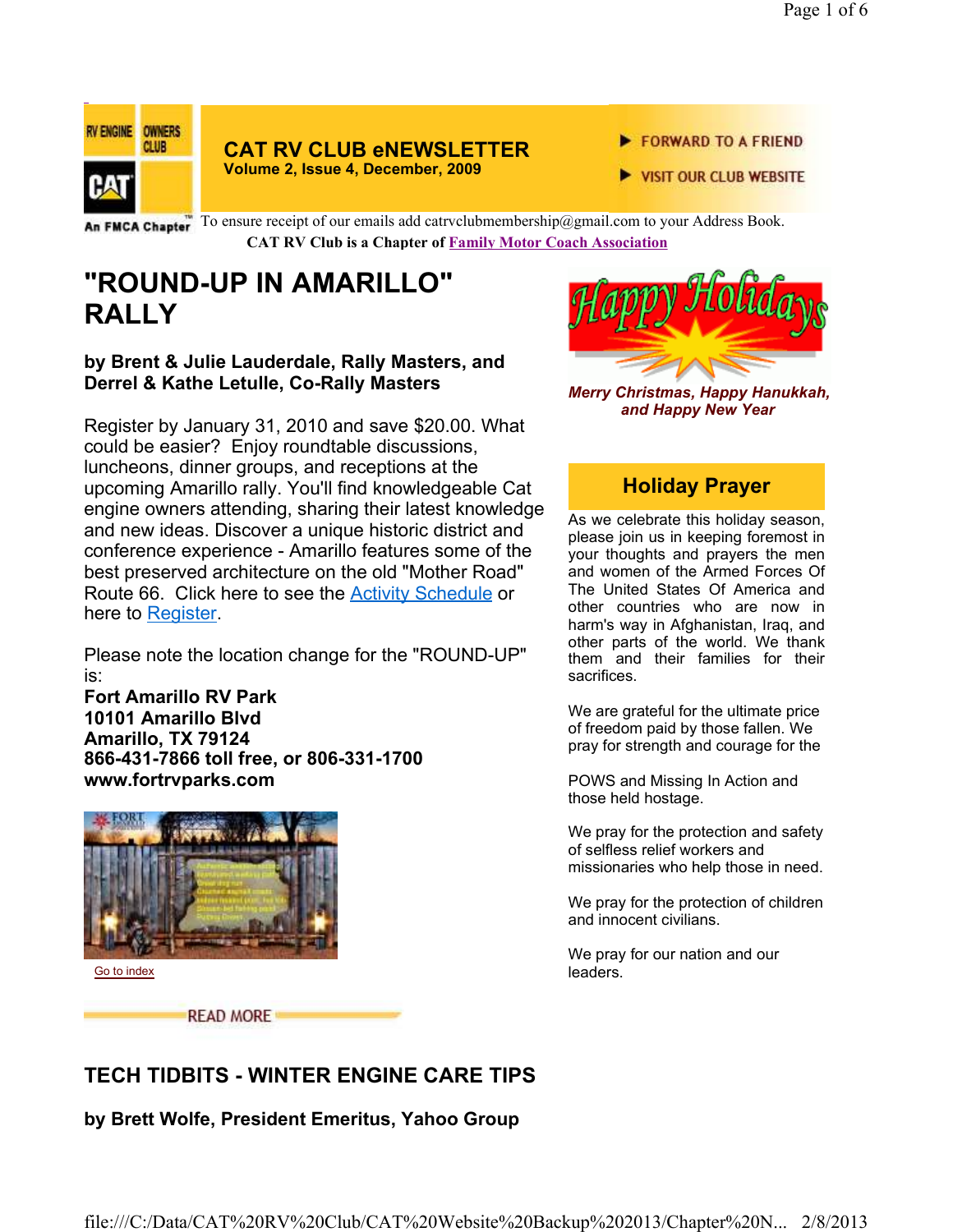#### **Moderator**

A few simple steps will help caring for your engine during the cold months a lot easier.

I would not recommend starting it weekly if you are just starting it to keep it up. Twice a month is plenty. ANYTIME you start the engine, it needs to be driven at highway speeds for at least 25 miles. If you can't get the OIL (not just coolant) up to operating temperature for a reasonable period of time, it is better not to start the engine. Most don't have engine oil temp gauges, but in most applications, the transmission oil temperature gauge is a reasonable indicator of engine oil temperature. A diesel can NOT have the oil brought up to operating temperature at idle, even high idle. You need a load on it.

In This issue:

- Round-Up in Amarillo
- Tech Tidbits Winter
- Engine Care Tips
- Club Merchandise
- Nominating Committee
- Membership Report
- INTO Rally in Quartzsite
- New Members
- Update contact information

A couple of hours are all you $\square$  re block heater needs to bring the engine up to "easy start" temperature, an hour longer if temperatures are well below zero F. If the engine won $\Box t$ easily start when temperatures are 40 degrees or above or after block heater usage, first verify that the intake manifold heater is working. If it is and still a hard start, take it to a Caterpillar dealer for diagnosis. Also, avoid gelling, use Diesel #1.

The same goes for the generator. If you do start it, run it with at least 50% load for at least 40 minutes. Go to Index



# you at that time.

#### **CAT RV Club Merchandise by Dick Jones, Vice President, Inventory**

I will be on the road between Christmas and the March rallies and will not be able to fill paper orders mailed to our home address. However, if you order from the shopping cart and pay through PayPal, I should be able to process those orders in a timely manner while traveling. For those who will be attending the Amarillo CAT Club rally or the FMCA rally in Albuquerque in March, I can assist

For those of you that made purchases using the Shopping Cart, we appreciate your patience. There has been a breakdown in that while notices of the purchases were being sent to the shopper the club was not being notified of the transaction. We have a work around procedure in place that will be in place until the automated solution is available. A shopper has the ability to check the status of an order to see if it has shipped as well as obtain the tracking number.

Here is a list of the Club merchandise to be found on the shopping cart.

file:///C:/Data/CAT%20RV%20Club/CAT%20Website%20Backup%202013/Chapter%20N... 2/8/2013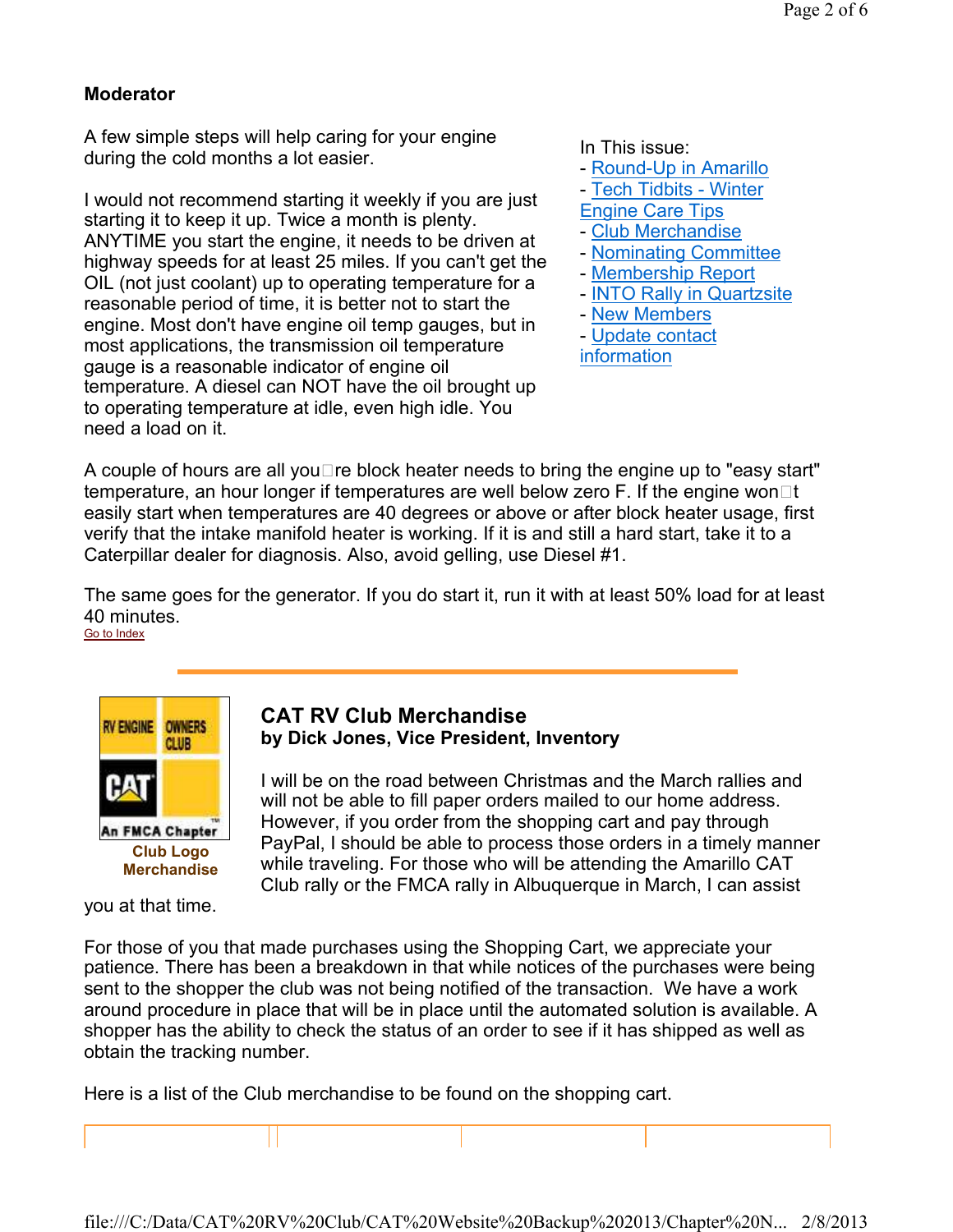| <b>Item</b>                           | Photo                                                                                                                 | <b>Description</b>                                                                                                                                                                             | <b>Price Each</b> |
|---------------------------------------|-----------------------------------------------------------------------------------------------------------------------|------------------------------------------------------------------------------------------------------------------------------------------------------------------------------------------------|-------------------|
| Club "Egg"                            |                                                                                                                       | CAT RV Club "Egg"<br>identifies Club<br><b>Members</b>                                                                                                                                         | \$15              |
| Ladder Bracket                        |                                                                                                                       | Bracket to attach<br>"Egg" to coach<br>ladder                                                                                                                                                  | \$10              |
| "Egg" & Bracket<br>Combination        |                                                                                                                       | "Egg" and Bracket<br>combo - Save \$5                                                                                                                                                          | \$20              |
| Logo Fanny Pack &<br><b>Bottle</b>    |                                                                                                                       | This Fanny Pack<br>carries the CAT RV<br>Club logo and<br>includes a metal<br>bottle and has two<br>zipper pockets.                                                                            | \$18              |
| Logo Bear                             |                                                                                                                       | This popular CAT<br>RV Club Bear was a<br>featured gift item at<br>the Charleston rally.<br>It has movable arms<br>and legs and comes<br>in yellow only.                                       | \$8               |
| Club Logo Shirts                      |                                                                                                                       | This white Polo Shirt<br>features the CAT RV<br>Club logo. Available<br>in sizes (S) Small,<br>(M) Medium, (L)<br>Large, and Extra<br>Large sizes (XL),<br>$(2XL)$ , and $(3XL)$ .             | \$20              |
| <b>Permanent Name</b><br><b>Badge</b> | Caterpillar RV<br>Engine Owners Club<br>Dick Jones<br><b>Bartonville, S.</b><br><b>Massass</b><br><b>VP Snyamtory</b> | This CAT RV Club<br>Name Badge comes<br>with a magnetic<br>clasp, has the Club<br>name and the<br>member's name.<br>Please allow 14 to<br>21 days to produce<br>and deliver the name<br>badge. | \$9               |
| Logo Picnic Bag &<br>Service for 2    |                                                                                                                       | This quality<br>insulated picnic bag<br>comes with two<br>plates, napkins, wine<br>glasses, bottle                                                                                             | \$39.99           |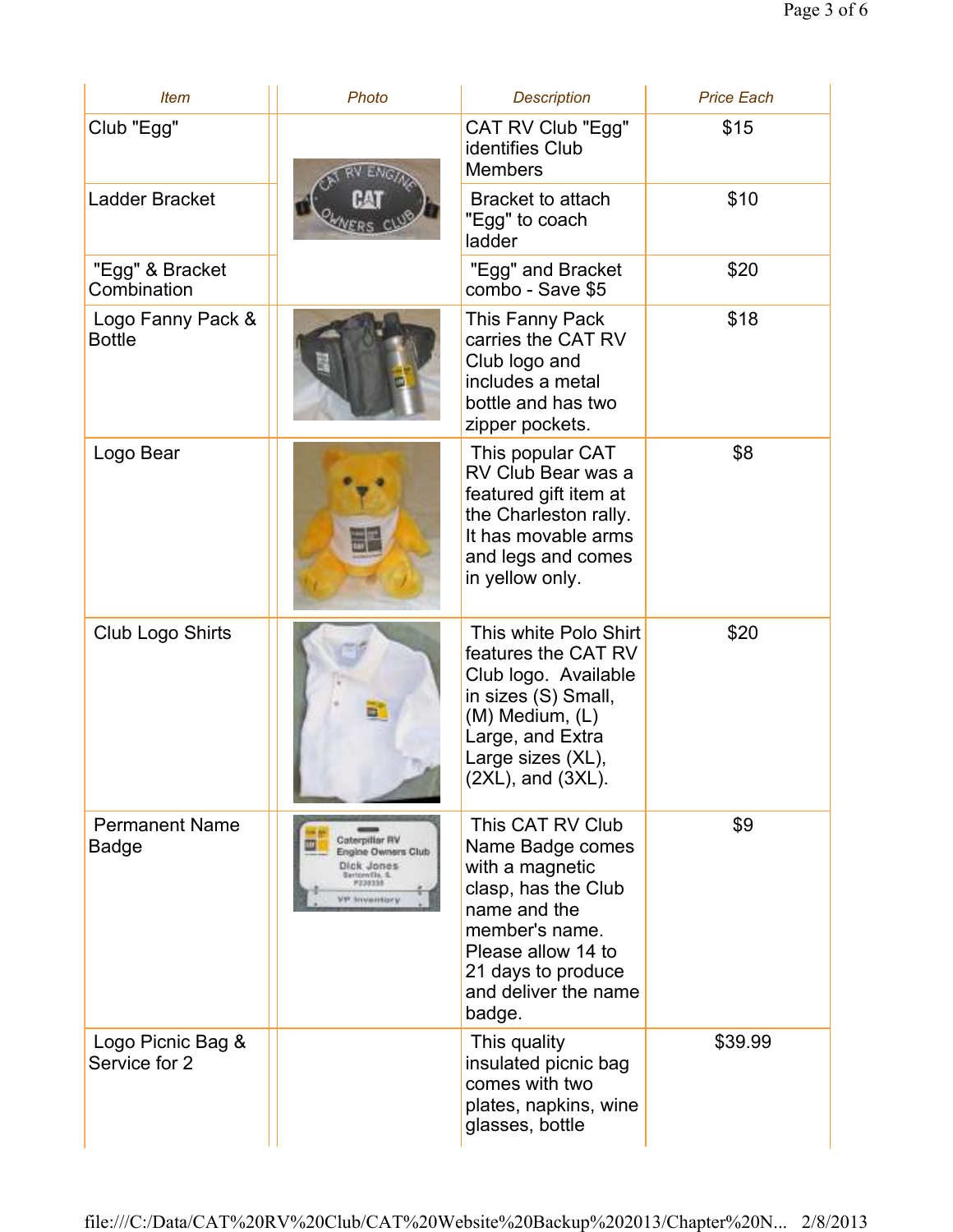

opener, and service in the zippered outside pocket. The bag has the CAT RV Club logo and comes in black trimmed in red.

Place Order on Shopping Cart Print and Mail Order Return to Index

**READ MORE** 

#### **NOMINATING COMMITTEE SEEKING VOLUNTEERS AND SUGGESTIONS**

#### **by Brent Lauderdale, Chairman, Nominating Committee**

I want to remind all who may be interested in any of the four CAT Board position openings to send me your



*New Blood Welcome*

resumes so I can get them to the hands of committee members. We have reviewed the list of member occupations and know we have a wealth of talent to draw on; all members are welcome to volunteer. The slate to be voted on in Redmond, OR in August, 2010 will include candidates to fill the following offices expiring at that time:

- President
- VP Rally Coordinator
- Secretary
- National Director

If you are interested in one of those positions, send your resume electronically or by snail mail to Brent Lauderdale, jbminv@hotmail.com, P.O. Box 725, Stratford, OK 74872. Return to Index

#### **MEMBERSHIP REPORT - RENEWALS AHEAD OF LAST YEAR by Ken Carpenter, VP Membership & Webmaster**

All club memberships renew on a "class" basis annually on November 1. Reminders have been sent to everyone whose membership has expired. If you've been procrastinating, please hesitate no longer.

The 2010 Membership renewal is approximately 68% complete versus about 53% at this time last year. The first batch of 2010 Membership cards were placed in the mail on December 4. The next batch will be mailed in early January. You will need the 2010 Membership card in order to receive the 10% discount on genuine Caterpillar parts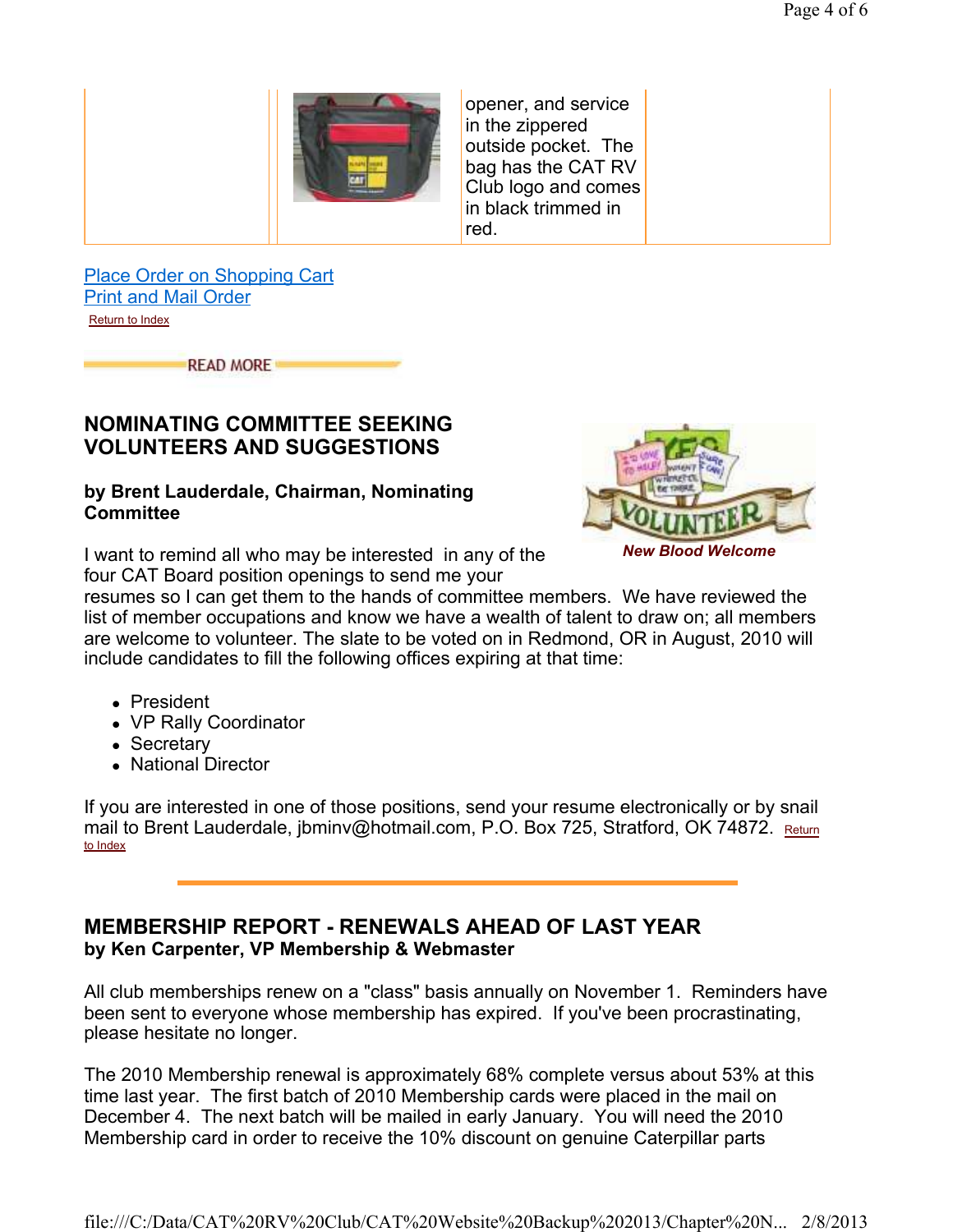purchased for your RV.

Just in case you are encouraging your FMCA friends to join the CAT RV Club you need to know that our supply of New Member Kits is almost exhausted. When the kits are gone the New Member fee will be dropped to the \$15 annual fee applicable to all members. While the kits last, the new member fee is still \$40 and covers the annual fee plus the cost of the club logo bearing ball cap, visor, and club pins.

Renewal can be made by taking advantage of one of the new PayPal options or by mailing in your check. Please remember to put your FMCA number on the check. To renew now, click on:

- PayPal - Renewal Form, Print and Mail Return to Index

## **INTO RALLY IN QUARTZSITE**

#### **by Al Vormittag, National Director**

It is not too late to take advantage of the invitation to attend the INTO Rally to be held from January 20th to January 24th in Quartzsite, Arizona at the Rose RV Park. INTO has leased an exclusive area, so come with your chapter and/or friends and park together! **Have your own rally within our rally.** When you register you can indicate you are with the CAT RV Club Chapter by filling out this line on the form:

Are you Parking with a Chapter? \_\_ Yes \_ No. If Yes, Which Chapter:

You will find the complete form at **INTO Registration Form.** 

Return to Index

### **New CAT RV Club Members**

Please join us in extending a warm Welcome to our newest Club members!

| <b>New Members</b>       | City        | <b>State / Province</b> |
|--------------------------|-------------|-------------------------|
| Mike & Sally Brown       | <b>Bend</b> | Oregon                  |
| Gary & Kathy Christensen | Clearmont   | Florida                 |
| Alan & Bobbie Dobson     | Garland     | Texas                   |
| Louis & Rebecca Lupo     | Tucson      | Arizona                 |
| Robert & Carol Ann       | Nacogdoches | Texas                   |